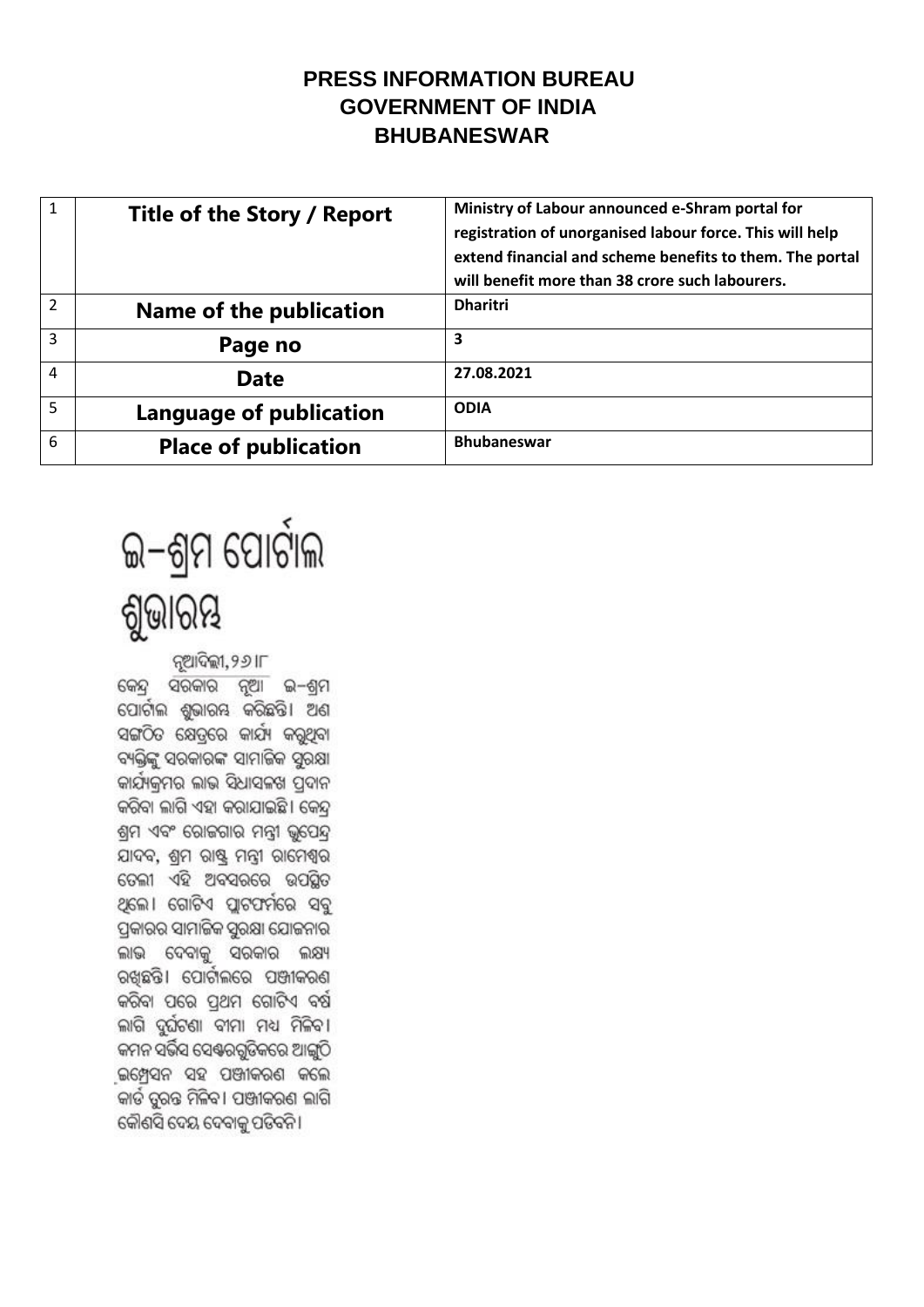### PRESS INFORMATION BURFAU **GOVERNMENT OF INDIA BHUBANESWAR**

| 1              | Title of the Story / Report | Ministry of Labour announced e-Shram portal for<br>registration of unorganised labour force. This will help<br>extend financial and scheme benefits to them. The portal<br>will benefit more than 38 crore such labourers. |
|----------------|-----------------------------|----------------------------------------------------------------------------------------------------------------------------------------------------------------------------------------------------------------------------|
| $\mathfrak{p}$ | Name of the publication     | Pragativadi                                                                                                                                                                                                                |
| 3              | Page no                     | 11                                                                                                                                                                                                                         |
| 4              | <b>Date</b>                 | 27.08.2021                                                                                                                                                                                                                 |
| 5              | Language of publication     | <b>ODIA</b>                                                                                                                                                                                                                |
| 6              | <b>Place of publication</b> | <b>Bhubaneswar</b>                                                                                                                                                                                                         |

# ଅସଂଗଠିତ ଶ୍ରମିକଙ୍କ ଲାଗି ଇ-ପୋର୍ଟାଲ ଲଞ୍ଚ

#### ■ ନଆଦିଲ୍ଲୀ

— ନୁପାଏ ।<br>କେନ୍ଦ୍ର ସରକାର ନିଜର ସୋସିଆଲ<br>ସିକ୍ୟୁରିଟି ଷ୍ଟିମଗୁଡ଼ିକର ଫାଇଦା ଅସଂଗଠିତ ସେକ୍ଟରର ଶ୍ରମିକମାନଙ୍କ ବିକଟରେ ପିଧାପକ୍ଷ ପ୍ରବଞ୍ଚାଇବା କାଗି ଗୁରୁବାର ଇ-ଶ୍ରମପୋର୍ଟାଲ ଲଞ୍ଚ କରିଛନ୍ତି । ଏହି ଅବସରରେ କେନ୍ଦ୍ର ଶ୍ରମଓ ରୋଜଗାର ମନ୍ତ୍ରୀ ଭୂପେନ୍ଦ୍ର ଯାଦବ ଓ ଶ୍ରମ ରାଷ୍ଟ୍ରମନ୍ତ୍ରୀ ରାମେଶ୍ୱର ତେଲି ଉପସ୍ଥିତ ଥିଲେ। ପୋର୍ଟାଲ ଲଞ୍ଚ ହେବା ପରେ ତୁରନ୍ତ ଏଥିରେ ଅଫଗଠିତ ସେକ୍କରର ଶମିକମାନଙ୍କର ରେଜିଷ୍ଟ୍ରେସନ ଆରମ୍ଭ ହୋଇଯାଇଛି ।

କୋଭିଡ ସମୟରେ ଶ୍ରମିକଙ୍କ କରିଥିଲେ । ମକାୟନ ି କିନ୍ତ ସେମାନଙ୍କ ଜରୁରୀ ସାମାଜିକ ସରକ୍ଷା ଯୋକନାଗୁଡ଼ିକର ଫାଇଦା ମିଳିବାରେ ଅସୁବିଧା ହୋଇଥିଲା । ଏସବୁକୁ ଦୃଷ୍ଟିରେ ରଖି ଇ-ଶ୍ରମ ପୋର୍ଟାଲ ପ୍ରସ୍ତୁତ କରାଯାଇଛି। ଇ-ଶ୍ରମ ପୋର୍ଟାଲ ସ୍କିମ ମାଧ୍ୟମରେ ସରକାର ଅସଂଗଠିତ ସେକ୍ରର ୩୮ କୋଟି ଶ୍ରମିକଙ୍କ ଡାଟାବେସ ପ୍ରସ୍ତୁତ କରିବାକୁ ଚାହୁଁଛନ୍ତି । କେନ୍ଦ୍ର ସରକାରଙ୍କ ସୋସିଆଲ ସିକ୍ୟୁରିଟି ଏଥିରେ ରେକିଷ୍ଟ୍ରେସନ କରିପାରିବେ । ଭୂପେନ୍ଦ୍ର ଯାଦବ କହିଛନ୍ତି ଯେ ସରକାର ୟିମଗୁଡ଼ିକୁ ଇଣ୍ଟିଗ୍ରେଟ କରିବା ଏହାର ସେମାନଙ୍କୁ ଦକ୍ଷତା, ଶିକ୍ଷା, ରହିବା ଶ୍ରମିକମାନଙ୍କ ପଞ୍ଜୀକରଣରେ ସହାୟତା



ଲକ୍ଷ୍ୟ । ଏହି ଡାଟାବେସରେ ଶ୍ରମିକ, ସବାସୀ ଶ୍ରମିକ, ଉଠାଦୋକାନୀ, ଘରୋଇ ଶ୍ରମିକ, ନିର୍ମାଣ ଶ୍ରମିକ, ଗିଗ ଓ ପ୍ରାଟଫର୍ମ କର୍ମଚାରୀ, କ୍ଷି ସହ ନ୍ୟାସନାଲ କ୍ୟାରିୟର ସର୍ଭିସରେ ିଶ୍ରମିକ ଓ ଅଫଗଠିତ ସେକ୍ଟରର ସେମାନଙ୍କୁ ସାମିଲକରାଯିବ । ଏଥିଲାଗି<br>ଅନ୍ୟାନ୍ୟ ଶ୍ରମିକମାନେ ରେକିଷ୍ଟ୍ରେସନ ଶ୍ରମିକମାନଙ୍କୁ ଆଧାର ନମ୍ବର ଓ ବ୍ୟାଙ୍କ କରିପାରିବେ । ୧୦ରୁ କମ ଲୋକ କାର୍ଯ୍ୟ ଆକାଉଣ୍ଟର ସୂଚନା ଦେବାକୁ ହେବ । କରୁଥିବା ସଂଗଠନର ଶ୍ରମିକମାନେ

ସ୍ଥାନ ଭିରିରେ ଆବଶ୍ୟକୀୟ ସ୍ୱବିଧା ୍କଳ ରକ୍ଷରେ ସାଦ୍ଧାଳାରେ ଦୁବସା<br>ଯୋଗାଇ ଦିଆଯିବ । ସେମାନଙ୍କ<br>ଦକ୍ଷତା ଅପଗେଡେସନ କରାଯିବା ଶ୍ରମିକମାନଙ୍କୁ ଆଧାର ନମ୍ବର ଓ ବ୍ୟାଙ୍କ

ଏହି ଅବସରରେ ଶ୍ରମମନ୍ତୀ

● ୩୮ କୋଟି ଶ୍**ମିକଙ୍କ ଡାଟାବେସ ପ୍ର**ଷ୍ତୁତ କରାଯିବ

<mark>● କମନ ସର୍ଭିସ ସେଣ୍ଟରରେ ମାଗଣା ରେଜିଷ୍ଟେସନ କରାଯିବ</mark>

**● ସରକାର ରେଜିଷ୍ଟେସନ ପିଛା ସିଏସସିକୁ ୨୦ ଟଙ୍କା ଦେବେ** 

● ଦକ୍ଷତା, ଶିକ୍ଷା, ରହିବା ସ୍ଥାନ ଭିତ୍ତିରେ ଶ୍ରମିକଙ୍କୁ ସବିଧା ଦିଆଯିବ

● ୧୦ରୁ କମ ଲୋକ କାର୍ଯ୍ୟ କରୁଥିବା ସଂଗଠନର ଶ୍ରମିକମାନେ ବି ରେଜିଷ୍ଟିଭୁକ୍ତ ହୋଇପାରିବେ

● ଏଥିଲାଗି ସରକାର ୪୦୪ କୋଟିର ବଳେଟ ପ୍ରସ୍ତୁତ କରିଛନ୍ତି

ଲାଗି ଏକ ଟେଲି କଲ ସେଣ୍ଟର ନିର୍ମାଣ କରିବେ । ଏଠାରେ ପଥମର ହିନ୍ଦୀ ଓ ଙ୍ଗରାଜୀରେ ସଚନା ପଦାନ କରାଯିବ । ପରବର୍ତ୍ତୀ ସମୟରେ ଏଠାରେ ଦେଶର ବିଭିନ୍ନ ଆଞ୍ଚଳିକ ଭାଷାରେ ମଧ୍ୟ ସଚନା ମିଳିପାରିବ । ଶମ ରାଷ୍ଟ୍ରମନ୍ତ୍ରୀ ରାମେଶର ତେଲି କହିଛନ୍ତି ଯେ ଅସଂଗଠିତ ସେକ୍ଟରର ଶମିକମାନେ ଏହି ପୋର୍ଟାଲରେ ନିଜେ କିମ୍ବା କମନ ସର୍ଭିସ ସେଣ୍ଟର (ସିଏସସି) ମାଧ୍ୟମରେ ପଞ୍ଜୀକରଣ କରିପାରିବେ ।ଯଦି କମନ ସର୍ଭିସ ସେଣ୍ଟରରେ ରେଳିଷ୍ଟେସନ କରାନ୍ତି, ତେବେ ଏଥିଲାଗି କୌଶସି ଶୁକ୍କ

ଦେବାକୁ ପଡ଼ିବ ନାହିଁ । ଏଥିଲାଗି ସରକାର ସିଏସସିଗୁଡ଼ିକୁ ରେଜିଷ୍ଟ୍ରେସନ ପିଛା ୨୦ ଟଙ୍କା ଲେଖାଏଁ ପଦାନ କରିବେ। ଏହି ପୋର୍ଟାଲରେ ରେଜିଷ୍ଟ୍ରେସନ କରିବା ପରେ ଶ୍ରମିକମାନଙ୍କୁ ଅନ୍ୟ କୌଣସି ସୋସିଆଲ ସିକ୍ୟରିଟି ସ୍କିମରେ ରେ<del>ଜିଷ୍ଟ</del>୍ରେସନ କରିବାକୁ ପଡ଼ିବ ନାହିଁ। ଶ୍ରମିକଙ୍କୁ ମିଳିଥିବା ୧୨ ଡିଜିଟ ବିଶିଷ୍ଟ ଇ-ଶ୍ରମ କାର୍ଡ ସାରା ଦେଶରେ ମାନ୍ୟତା ପ୍ରାସ୍ତ ହେବ । ପୋର୍ଟାଲରେ ଶ୍ରମିକମାନଙ୍କ ରେଜିଷ୍ଟ୍ରେସନ ଲାଗି ପ୍ରାୟ ୪୦୪ କୋଟି ଟଙ୍କାର ବଜେଟ ପ୍ରସ୍ତୁତ କରାଯାଇଥିବା ସେ କହିଛନ୍ତି ।